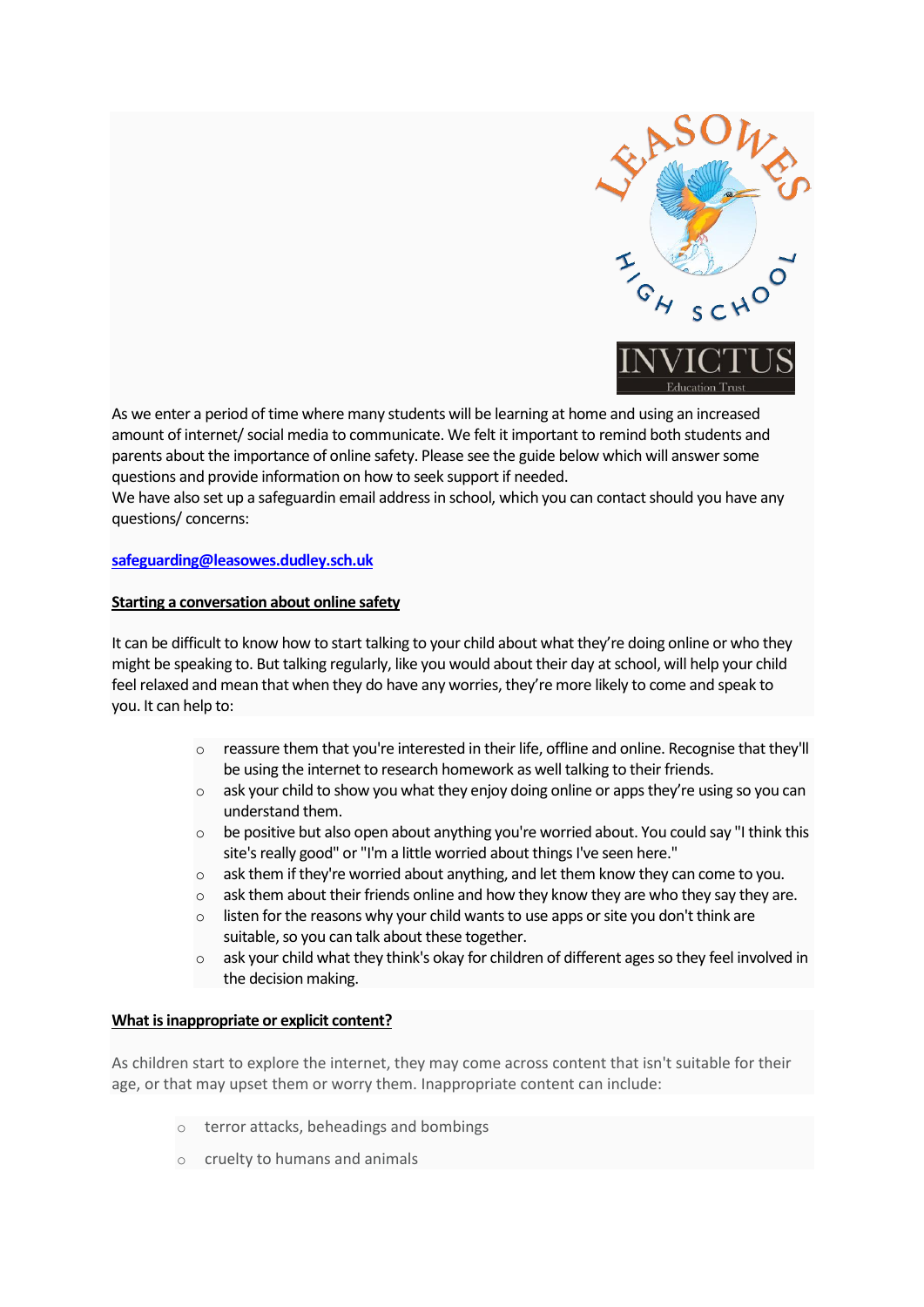- o self-harm sites
- o pro-anorexia and eating disorder content
- o pro-suicide content
- o sexual abuse and rape
- o violence and distressing content
- $\circ$  hate sites
- o online porn

### **What is sexting or sending nudes?**

Sexting or sending nudes is when someone shares a sexual message, naked or semi-naked image, video or text message with another person. It doesn't have to be a nude image of them and could be an image of someone else.

Young people can send nudes using phones, tablets and laptops and can share them across any app, site or game, including during a [livestream.](https://www.nspcc.org.uk/keeping-children-safe/online-safety/livestreaming-online-video-apps/) Many young people also share them on social media channels.

We've got advice to help if you're worried your child might have been sending or receiving nude images, or if you want to talk to them about the risks.

### **What are the risks of sexting?**

It's important to [talk to your child](https://www.nspcc.org.uk/keeping-children-safe/online-safety/talking-child-online-safety/) about the risks of sexting and let them know they can come to you if someone's pressuring them to send or share nudes, or if they're worried about something. Some of the risks of sexting or sending and sharing nudes for children and young people are:

- $\circ$  losing control of the images, videos or messages and how they're shared. Once something's shared online it's public and can be saved or copied by others.
- $\circ$  blackmail, [bullying](https://www.nspcc.org.uk/what-is-child-abuse/types-of-abuse/bullying-and-cyberbullying/) and harm. Young people can have their photos, messages or videos shared without their consent or be bullied about them. This can lead to them feeling difficult emotions like distress or embarrassment and shame.

# **What are online games?**

Gaming is a great way for young people to relax, socialise with their friends and have fun. Children can play on games consoles, apps or websites, mobiles, tablets, PCs, or through smart speakers and virtual reality headsets. They can also chat to other players using messaging platforms for gamers, or watch [livestreams](https://www.nspcc.org.uk/keeping-children-safe/online-safety/livestreaming-online-video-apps/) of well-known gamers.

You can find out more about the different types of games children like to play on [Net Aware.](https://www.net-aware.org.uk/)

#### **Why young people play online games**

Some of these reasons young people like to play games online include: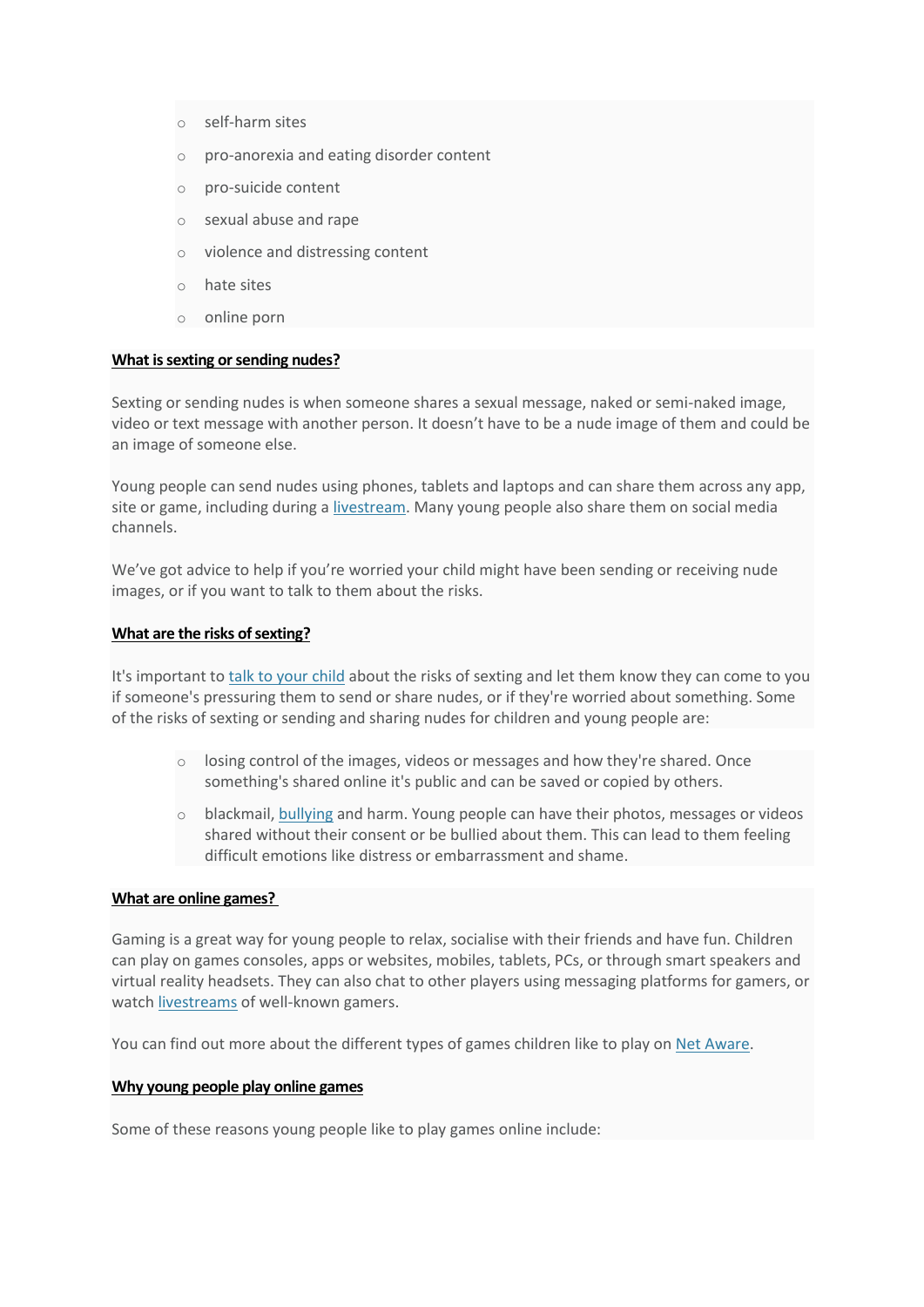- $\circ$  socialising with friends. When gaming children can play together on the same team, or play against each other.
- o games based on location, such as Pokémon Go and Wizards Unite, encourage players to go outside and explore.
- o watching videos and livestreams of other people playing, or share tips with other players to develop their own gaming skills.
- o games are designed to be entertaining and can be fun and engaging for young people.
- o watching their favourite gamers on YouTube or livestreaming on Twitch. They may also want to livestream themselves playing games.

### **What are livestreaming and video apps?**

Livestreaming is broadcasting to an audience in 'real' time. The audience can leave comments, or give likes and kudos to the person streaming. Some platforms let several people livestream at the same time.

There are livestreaming apps like Twitch and Yubo, but young people can livestream on other social media platforms, including Facebook and Instagram. Many young people also post pre-recorded videos on video apps like YouTube and Vimeo, or video chat in groups or one-to-one, using apps like WhatsApp.

Young people like to livestream and use video apps for lots of reasons. These include:

- $\circ$  to learn or show others how to do something livestreams of people playing video games are particularly popular
- o to stay in contact with family and friends
- o to take part in viral trends
- o to be creative
- o to relax many video apps have 'satisfying content', such food being prepared.

### **What are the risks of livestreaming and video apps?**

[Children can feel pressured\(Tab content hidden\)\(Tab content hidden\)](https://www.nspcc.org.uk/keeping-children-safe/online-safety/livestreaming-online-video-apps/)

[Children may communicate with people they don't know online\(Tab content hidden\)\(Tab content](https://www.nspcc.org.uk/keeping-children-safe/online-safety/livestreaming-online-video-apps/)  [hidden\)](https://www.nspcc.org.uk/keeping-children-safe/online-safety/livestreaming-online-video-apps/)

[Videos being recorded or shared without a child's consent\(Tab content hidden\)\(Tab content hidden\)](https://www.nspcc.org.uk/keeping-children-safe/online-safety/livestreaming-online-video-apps/)

Children [can receive nasty or negative comments\(Tab content hidden\)\(Tab content hidden\)](https://www.nspcc.org.uk/keeping-children-safe/online-safety/livestreaming-online-video-apps/)

[Children can view adult, inappropriate or upsetting content\(Tab content hidden\)\(Tab content hidden\)](https://www.nspcc.org.uk/keeping-children-safe/online-safety/livestreaming-online-video-apps/)

[Sharing their location and personal information\(Tab content hidden\)\(Tab content hidden\)](https://www.nspcc.org.uk/keeping-children-safe/online-safety/livestreaming-online-video-apps/)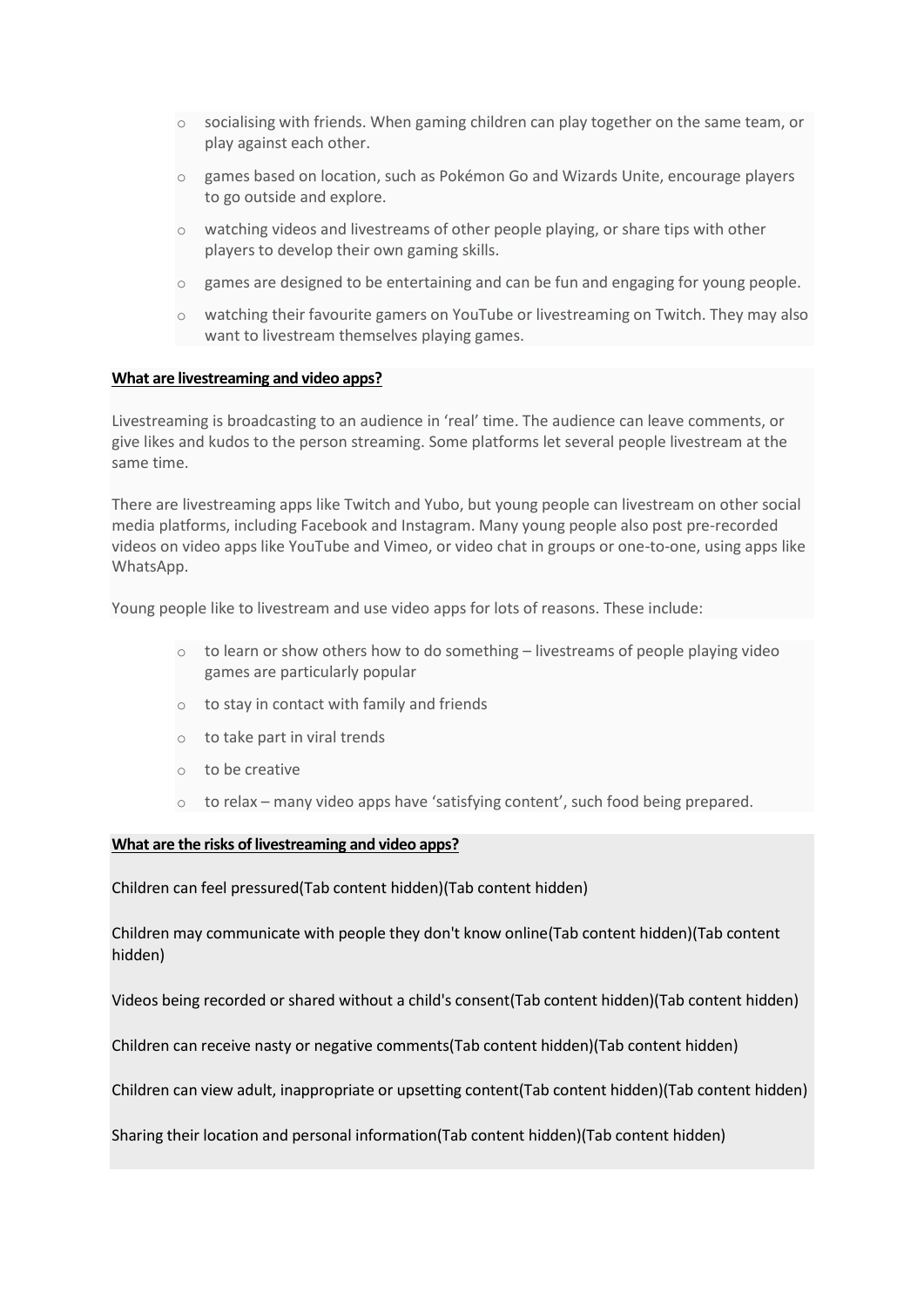# **Tips to keep your child safe**

# **1. Talk to your child**

[Talk to them](https://www.nspcc.org.uk/keeping-children-safe/online-safety/talking-child-online-safety/) about what they're doing online and how they can stay safe. Let them know they can come to you, or another adult they trust if they're feeling worried or upset by anything they've seen online. They can also get support from [Childline.](https://www.childline.org.uk/get-support/)

# **2**. **Explore apps and sites together**

Explore what your child likes to do online together. This can help you to understand why they're using certain [livestreaming or video apps.](https://www.nspcc.org.uk/keeping-children-safe/online-safety/livestreaming-online-video-apps/) You can use [Net Aware](https://www.net-aware.org.uk/) to help you.

# **3. Agree what's appropriate together**

Agree your own rules as a family when using apps, sites or games. You can use our family agreement [template](https://www.nspcc.org.uk/globalassets/documents/online-safety/o2-nspcc-family-agreement-template.pdf) to help get you started.

# **3. Check your settings**

Check the technology your family uses and use privacy and location settings to keep your child safe. You can call our 02 NSPCC Advice Line for support on [0808 800 5002.](tel:0808%20800%205002)

# **Support to set up parental controls**

Talking to your child so that you understand what they're doing online can help you to explain and protect them from any risks, such as [grooming](https://www.nspcc.org.uk/what-is-child-abuse/types-of-abuse/grooming/) and seeing [inappropriate content.](https://www.nspcc.org.uk/keeping-children-safe/online-safety/inappropriate-explicit-content/)

For further support, you can:

- o call our O2 NSPCC Advice Line on [0808 800 5002](tel:%200808%20800%205002) for advice on apps, sites, games and online safety.
- o visit an O2 Guru in store our trained advisors can help you set up parental controls.
- o use [Net Aware](https://www.net-aware.org.uk/) to have a look at the apps, sites and games children like to play online.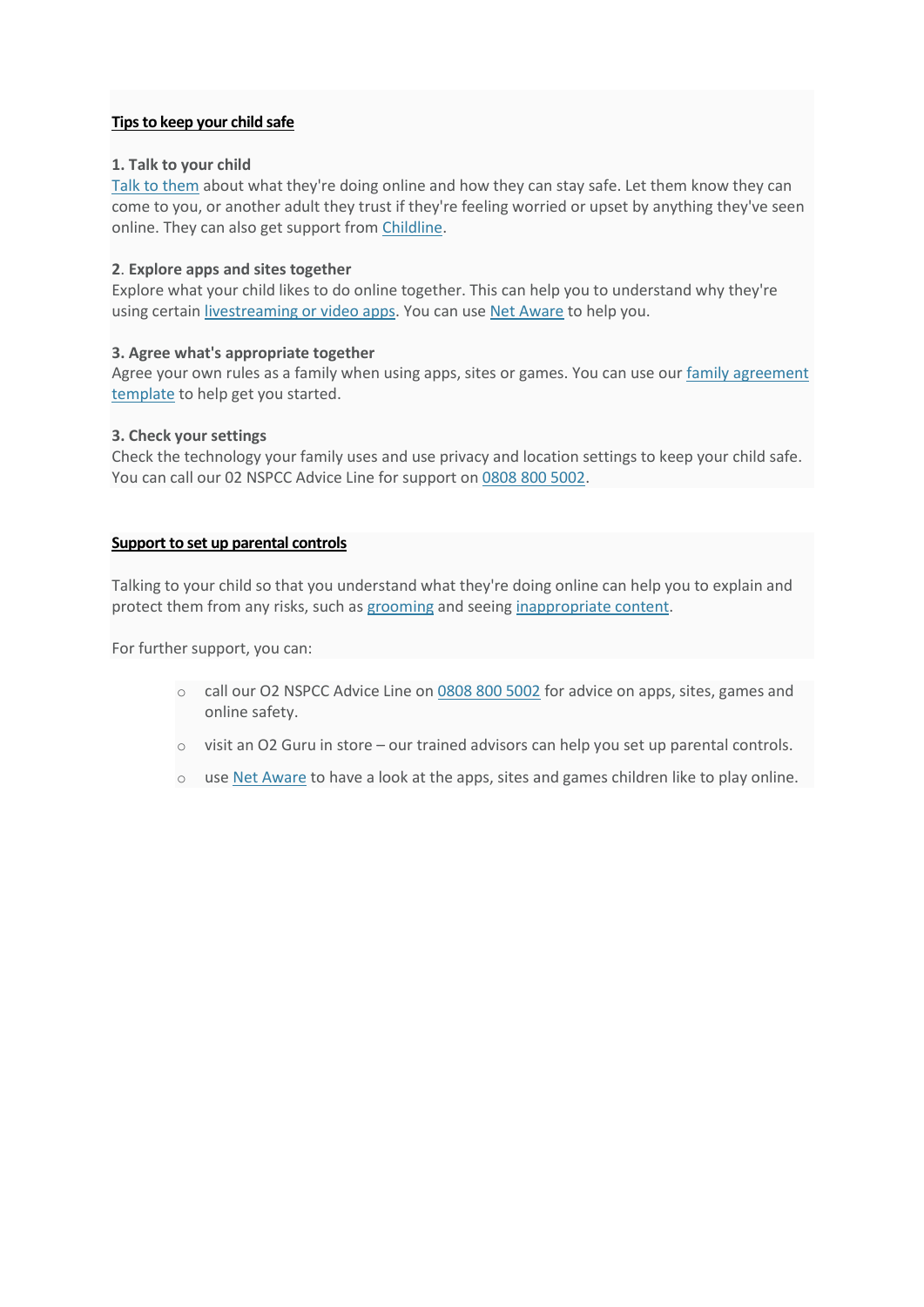